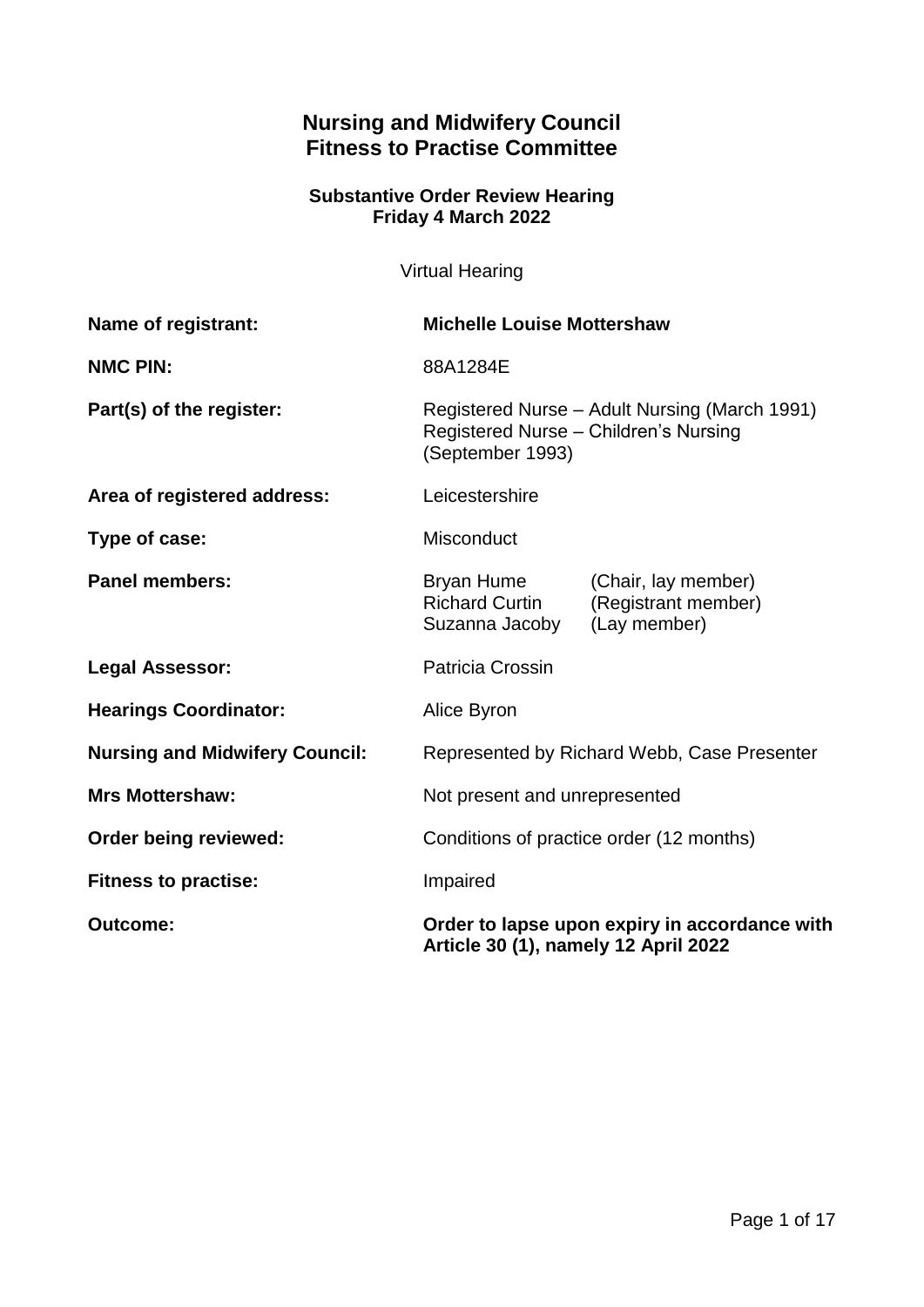## **Decision and reasons on service of Notice of Hearing**

The panel was informed at the start of this hearing that Mrs Mottershaw was not in attendance and that the Notice of Hearing had been sent to Mrs Mottershaw's registered email address on 27 January 2022.

Mr Webb, on behalf of the Nursing and Midwifery Council (NMC), submitted that it had complied with the requirements of Rules 11 and 34 of the 'Nursing and Midwifery Council (Fitness to Practise) Rules 2004', as amended (the Rules).

The panel accepted the advice of the legal assessor.

The panel took into account that the Notice of Hearing provided details of the substantive order being reviewed, the time, date and venue of the hearing and, amongst other things, information about Mrs Mottershaw's right to attend, be represented and call evidence, as well as the panel's power to proceed in her absence.

In the light of all of the information available, the panel was satisfied that Mrs Mottershaw has been served with notice of this hearing in accordance with the requirements of Rules 11 and 34.

#### **Decision and reasons on proceeding in the absence of Mrs Mottershaw**

The panel next considered whether it should proceed in the absence of Mrs Mottershaw. The panel had regard to Rule 21 and heard the submissions of Mr Webb who invited the panel to continue in the absence of Mrs Mottershaw. He submitted that Mrs Mottershaw had voluntarily absented herself.

Mr Webb referred the panel to the email from Mrs Mottershaw to her NMC case officer, dated 26 January, in which she stated:

*'My decision will have to be I won't be attending the review and won't be pursuing getting back into nursing.'*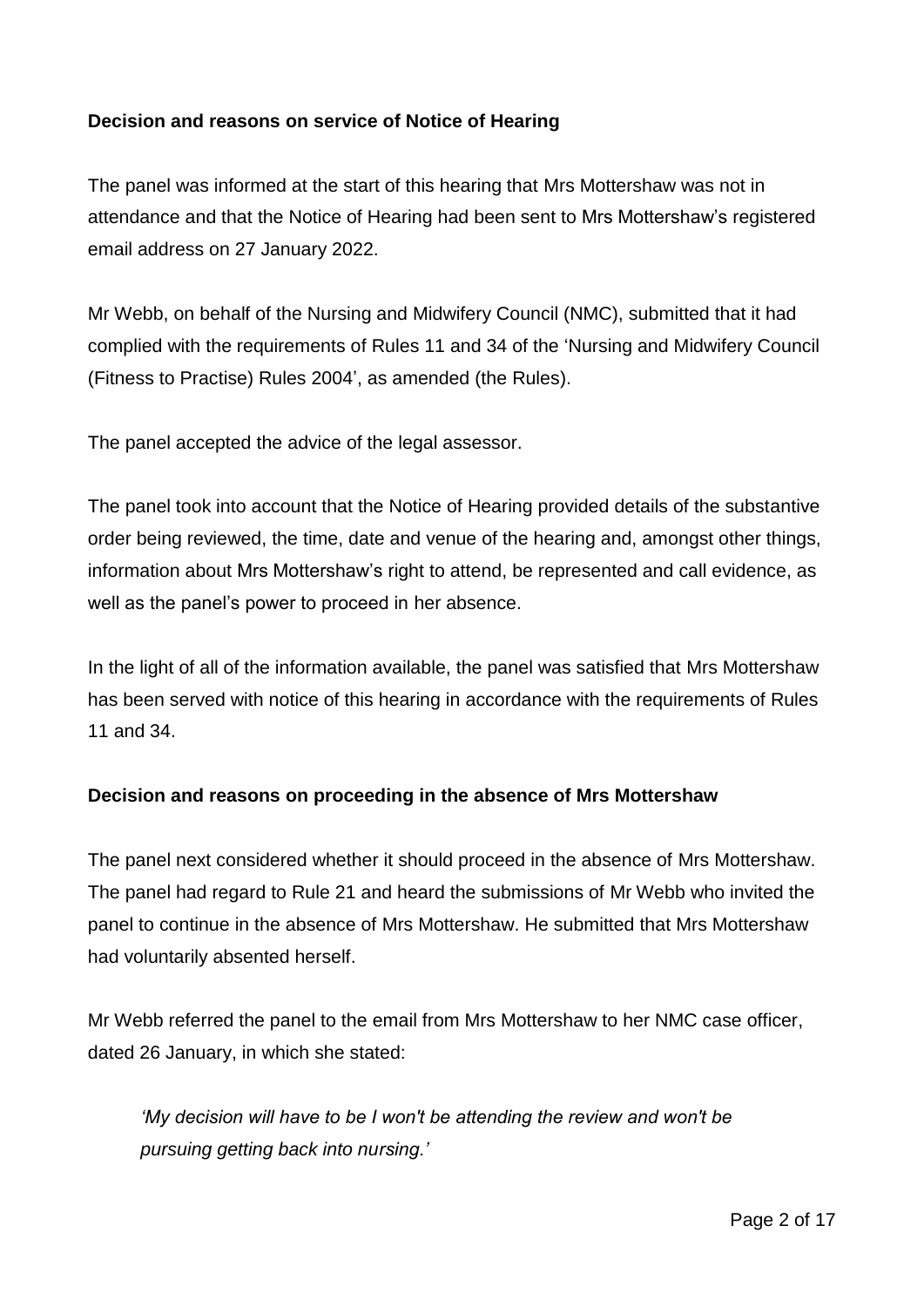The panel accepted the advice of the legal assessor.

The panel has decided to proceed in the absence of Mrs Mottershaw. In reaching this decision, the panel has considered the submissions of Mr Webb and the advice of the legal assessor. It has had particular regard to any relevant case law and to the overall interests of justice and fairness to all parties. It noted that:

- No application for an adjournment has been made by Mrs Mottershaw;
- Mrs Mottershaw has informed the NMC that she will not be attending the review hearing;
- There is no reason to suppose that adjourning would secure her attendance at some future date; and
- There is a strong public interest in the expeditious review of the case.

In these circumstances, the panel has decided that it is fair to proceed in the absence of Mrs Mottershaw.

#### **Decision and reasons on review of the substantive order**

The panel decided to allow the current order to lapse.

This order will come into effect at the end of 12 April 2022 in accordance with Article 30(1) of the 'Nursing and Midwifery Order 2001' (the Order).

This is the first review of a substantive conditions of practice order originally imposed for a period of 12 months by a Fitness to Practise Committee panel on 11 March 2021.

The current order is due to expire at the end of 12 April 2022.

The panel is reviewing the order pursuant to Article 30(1) of the Order.

The charges found proved which resulted in the imposition of the substantive order were as follows: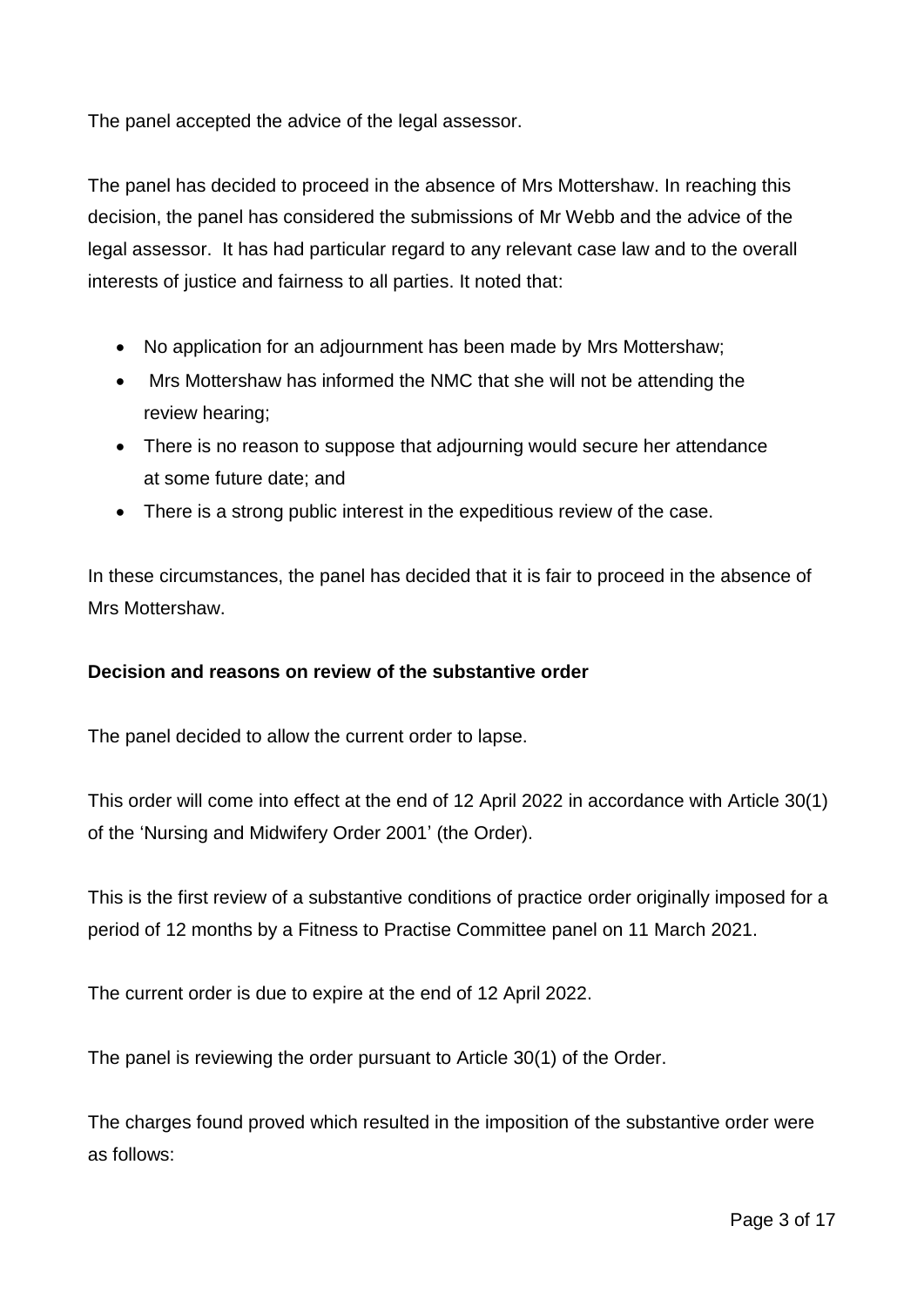*'That you a registered nurse*

*1. On the night shift of the 7/8 November 2015 with reference to Patient A's notes timed at 22.15*

*1.1 Recorded that Patient A was both awake and asleep which was contradictory*

*1.2 Recorded two observations at the same time without being clear as to which observation was the correct one*

*[…]*

*1.4 Did not record an overall Paediatric Observation Priority Score 1.5 On recording a temperature of 38 degrees Celsius did not escalate and/or take further temperature readings*

*2. On the night shift of the 7/8 November 2015 with reference to Patient A's notes at 22.45*

*2.1 Recorded a range of 88% to 97% in relation to oxygen saturations levels when there should be a single reading*

*[…]*

*2.3 Did not record Patient A's temperature*

*2.4 Did not include in the Paediatric Observation Priority Score Patient A's oxygen saturations*

*3. In respect of Patient A's vital signs did not monitor the following:*

*[…]*

*3.2 Respiratory rate*

*[…]*

*5. On 7 November 2015 at 23.35 with reference to administering oxygen to patient A*

*[…]*

*5.2 administered oxygen using a paediatric nasal cannulae instead of a face mask*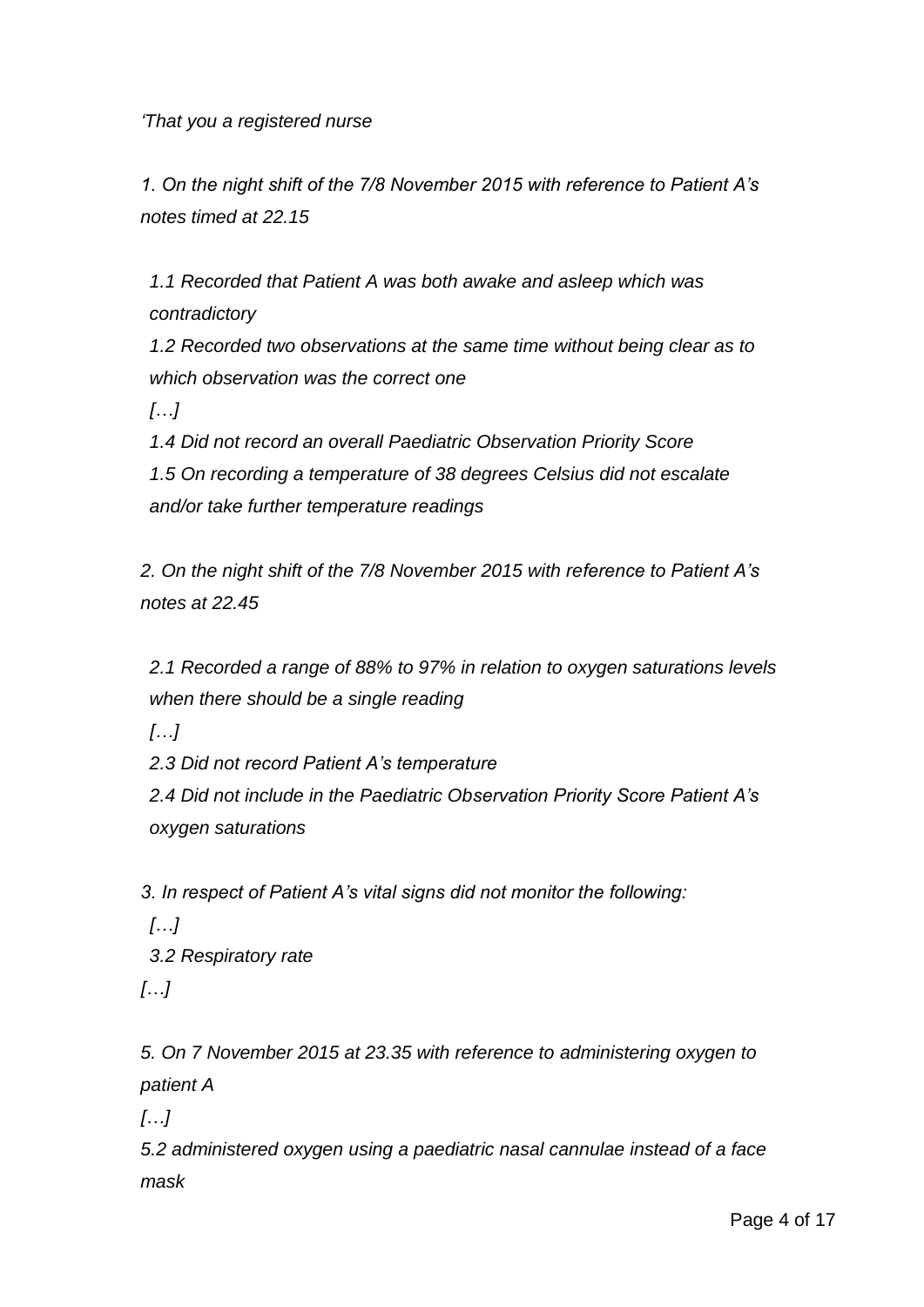*5.3 Did not escalate Patient A's condition so that a medical review could be carried out*

*6. On 8 November 2015 at 2.50 on recording that patient A had had two episodes of diarrhoea did not take/ and or record patient A's blood pressure*

*7. On 7 November 2015 when administering an infusion containing saline and dextrose to patient A did not carry out the following actions:*

*7.1 Did not ensure that the infusion had been checked by second member of staff.*

*7.2 Did not ensure that the prescription for IV saline and dextrose was complete prior to administering it to patient A.*

*[…]*

*10. On the 26 November 2015 in relation to Patient B 10.1 Did not realise the significance of not being able to obtain oxygen saturation levels;*

*[…]*

*And in light of the above your fitness to practise is impaired by reason of your misconduct.'*

The original panel determined the following with regard to impairment:

*'In light of the misconduct found, the panel concluded that Mrs Mottershaw has in the past acted in a manner likely to put patients and the public at unwarranted risk of harm. She failed to conduct regular observations, keep accurate records, escalate appropriately and to adhere to the Trust Safe IV Medication Administration Policy and, as a consequence, placed a patient at risk of harm.*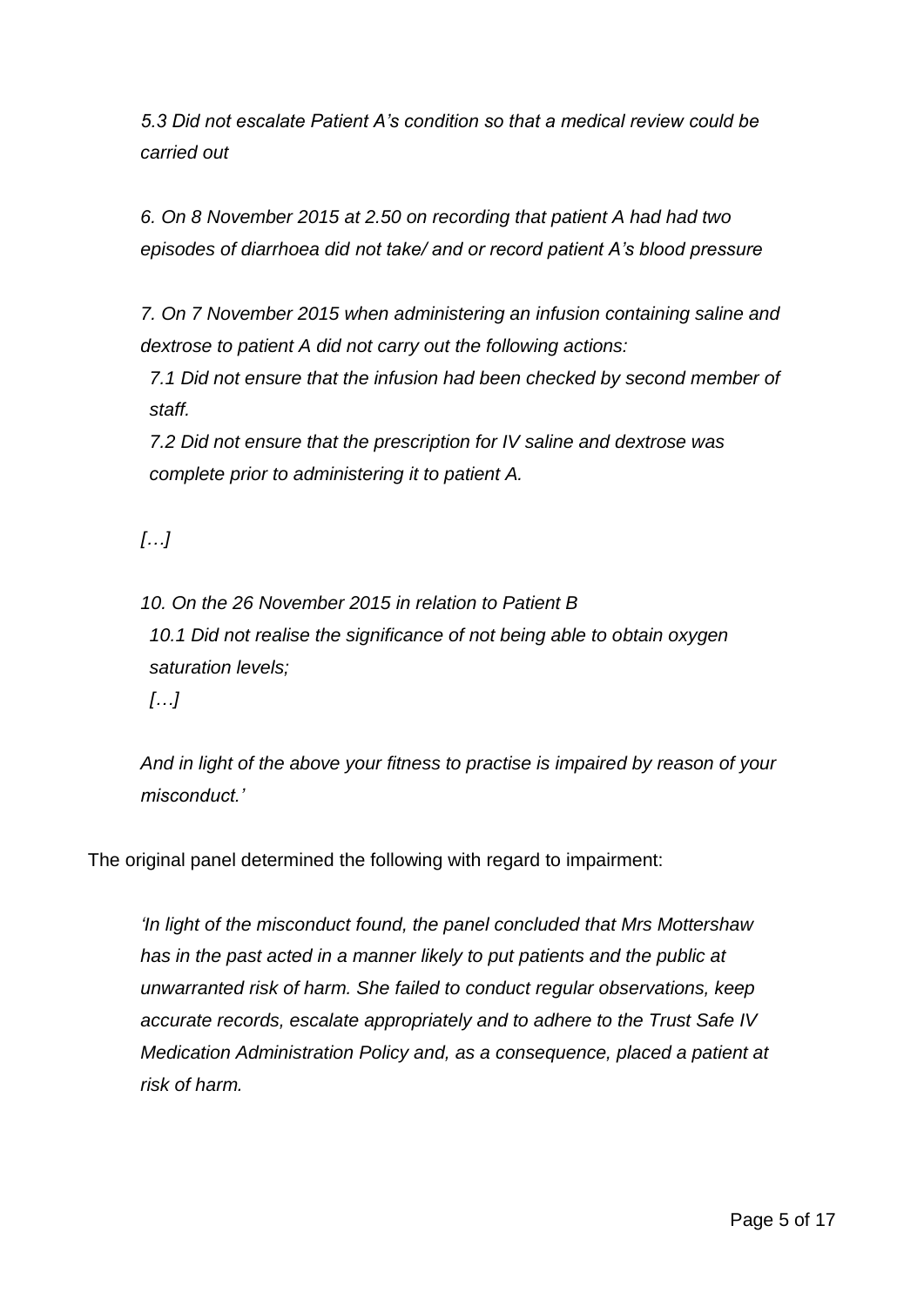*The panel determined that Mrs Mottershaw's failings related to basic and*  fundamental tenets of nursing practice and her conduct was liable to bring the *profession into disrepute.*

*The panel then considered whether there is a continuing risk to patient safety and the risk of repetition. In doing so, the panel had regard to the issues of insight, remorse and remediation. For the reasons set out below the panel has concluded that Mrs Mottershaw is liable in the future to put patients at unwarranted risk of harm.* 

*In relation to insight, the panel had regard to Mrs Mottershaw's reflective statement, and the evidence she gave during the Trust and Coronial investigations. The panel noted that there is some evidence of partial insight as she recognised her documentation was inadequate and she should have had more confidence to escalate. She had accepted responsibility for some of the matters, acknowledged them and demonstrated insight into what she should do differently. For example, in her statement for the Coroner's inquest she said:*

*'When the department is so busy and you are aware there are no other nurses available to take over care you carry on doing what you can when you can. However, I have learnt that spreading myself too thin and not allowing enough time to fully document on all the paperwork can compromise care.'* 

*However, in respect of other failings she had maintained that her actions were appropriate and she had referred to having been made a 'scapegoat'. Although there was evidence of some insight, she had not yet demonstrated insight into the potential consequences of her actions and had yet to demonstrate full insight into her misconduct. The panel noted that in her reflective statement Mrs Mottershaw has demonstrated remorse for her actions and omissions.*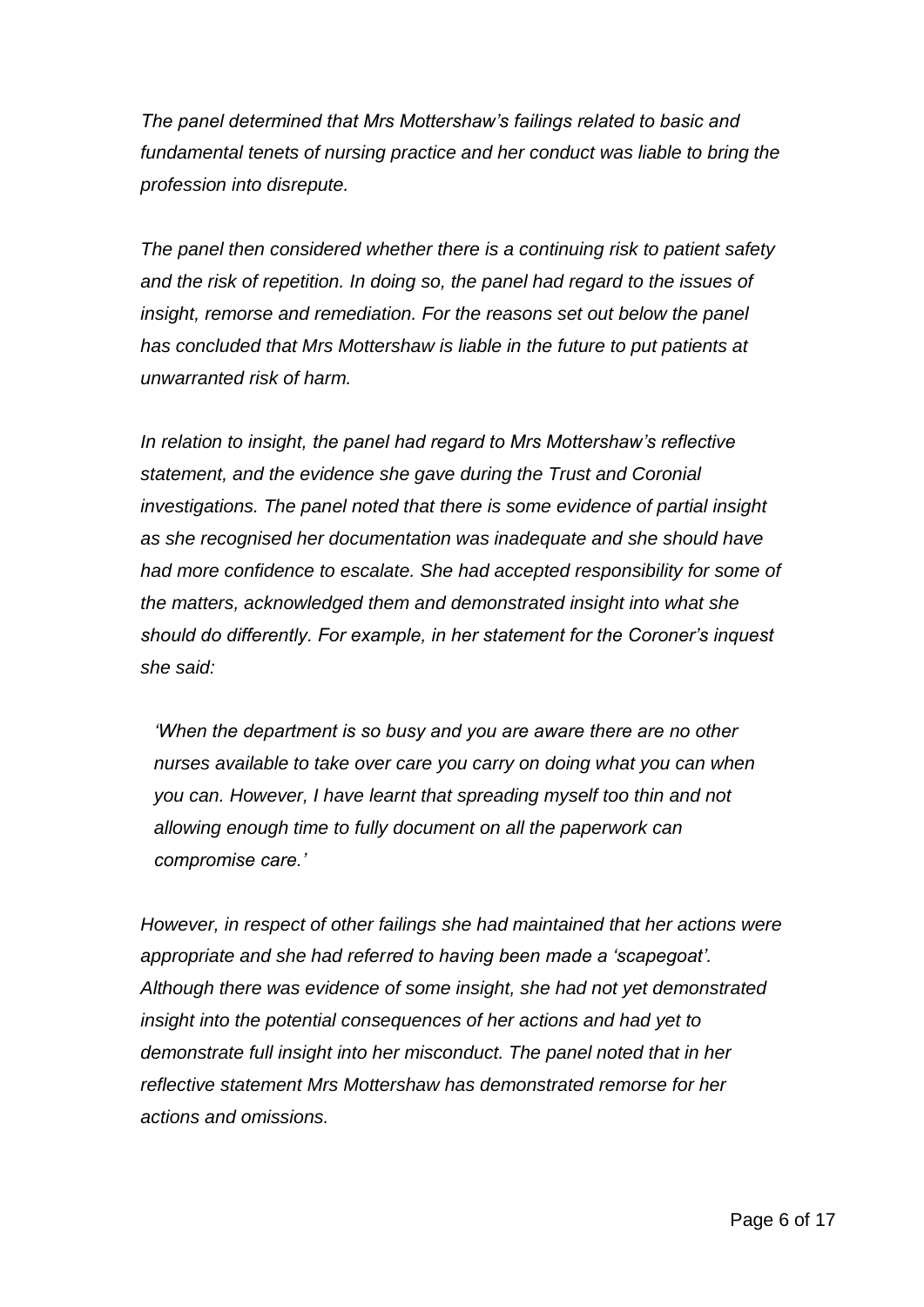*The panel considered that as the misconduct identified relates to Mrs Mottershaw's clinical practice, the misconduct is remediable.* 

*While the panel is of the view that the misconduct found is remediable, the starting point for any such remediation has to be an acknowledgement of, reflection upon, and insight into the deficiencies in question. The panel was mindful that Mrs Mottershaw has limited insight into her misconduct and she has not provided any evidence of further training. The panel noted that Mrs Mottershaw has informed the NMC that she has not worked as a registered nurse since the charges arose. She has therefore not had the opportunity to remedy her failings in a clinical context.*

*The panel noted that Mrs Mottershaw has indicated that she does not wish to return to practice as a registered nurse at this time. As Mrs Mottershaw has not demonstrated that she has remediated her misconduct, the panel was of the view that the public would remain at risk of harm if she were able to practise without restriction. The panel finds that Mrs Mottershaw's fitness to practise is impaired on the grounds of public protection.*

*Having found that Mrs Mottershaw's fitness to practise is currently impaired on public protection grounds, the panel went on to consider whether a finding of impairment was also required on wider public interest grounds. It had regard to the guidance in the case of Grant that there may be cases in which the particular circumstances or features of the case are such that public confidence in the profession and the regulatory process would be undermined if a finding of impairment were not made on public interest grounds.*

*The panel did not consider that this was such a case. The panel carefully considered the nature and scope of the findings of misconduct in this case and the context in which they occurred. Essentially, this was a series of errors involving poor nursing practice in relation to a single patient during a single shift. However, this was one night in a busy Emergency Department. Mrs Mottershaw was the sole paediatric nurse on the ward at the time, and other children present were requiring her attention. Mrs Mottershaw, along with*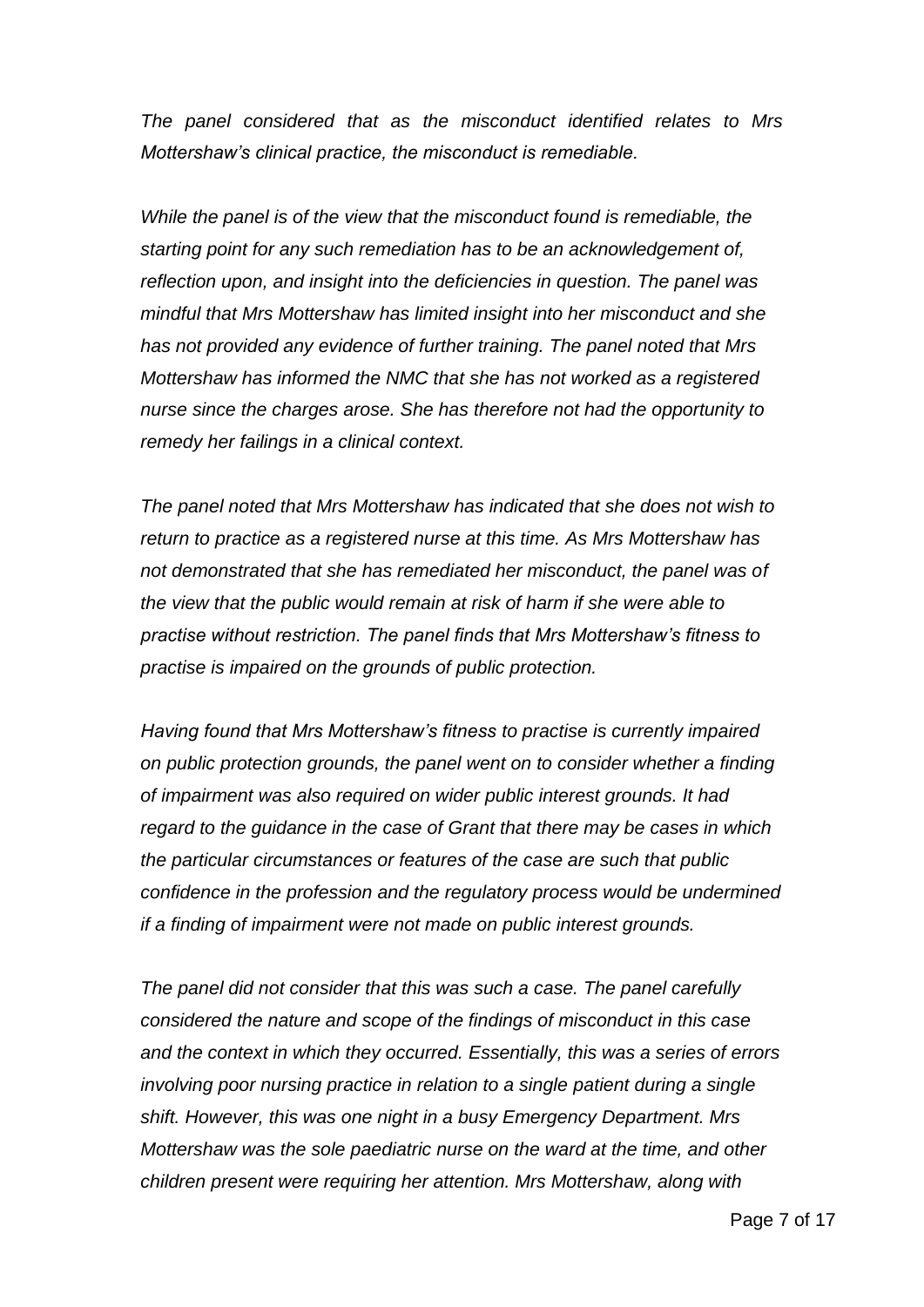*other healthcare professionals, had not recognised how unwell Patient A was, but it was not alleged that she had caused or contributed to his death or to the loss of a material chance to intervene. Although there was public interest in the case, that was primarily because of the child's death. The local and coronial investigations had identified a series of failings and issues of which Mrs Mottershaw was only a small part and it would not be fair to attribute any heightened public interest in the case to her role in events. Whilst the public would rightly expect nurses to take accurate and complete observations in an emergency department setting, this was a single patient on a single occasion. The panel did not consider that the nature, scope and context of the failings in this case were such that a finding of impairment was required in order to satisfy wider public interest considerations. The finding of impairment on public protection grounds was sufficient, on the particular facts of this case, to maintain proper professional standards.*

*The panel therefore determined that Mrs Mottershaw's fitness to practise is currently impaired by reason of her misconduct on the ground of public protection alone.'*

The original panel determined the following with regard to sanction:

*'The panel first considered whether to take no action but concluded that this would be inappropriate in view of the public protection concerns identified. Taking no further action would not protect the public or assist Mrs Mottershaw in addressing the shortfalls in her practice. For the same reasons, the panel considered that a caution order would not be appropriate or sufficient to protect the public.* 

*The panel next considered whether placing conditions of practice on Mrs Mottershaw's registration would be a sufficient and appropriate response. The panel is mindful that any conditions imposed must be proportionate, measurable and workable. The panel took into account the SG, in particular:*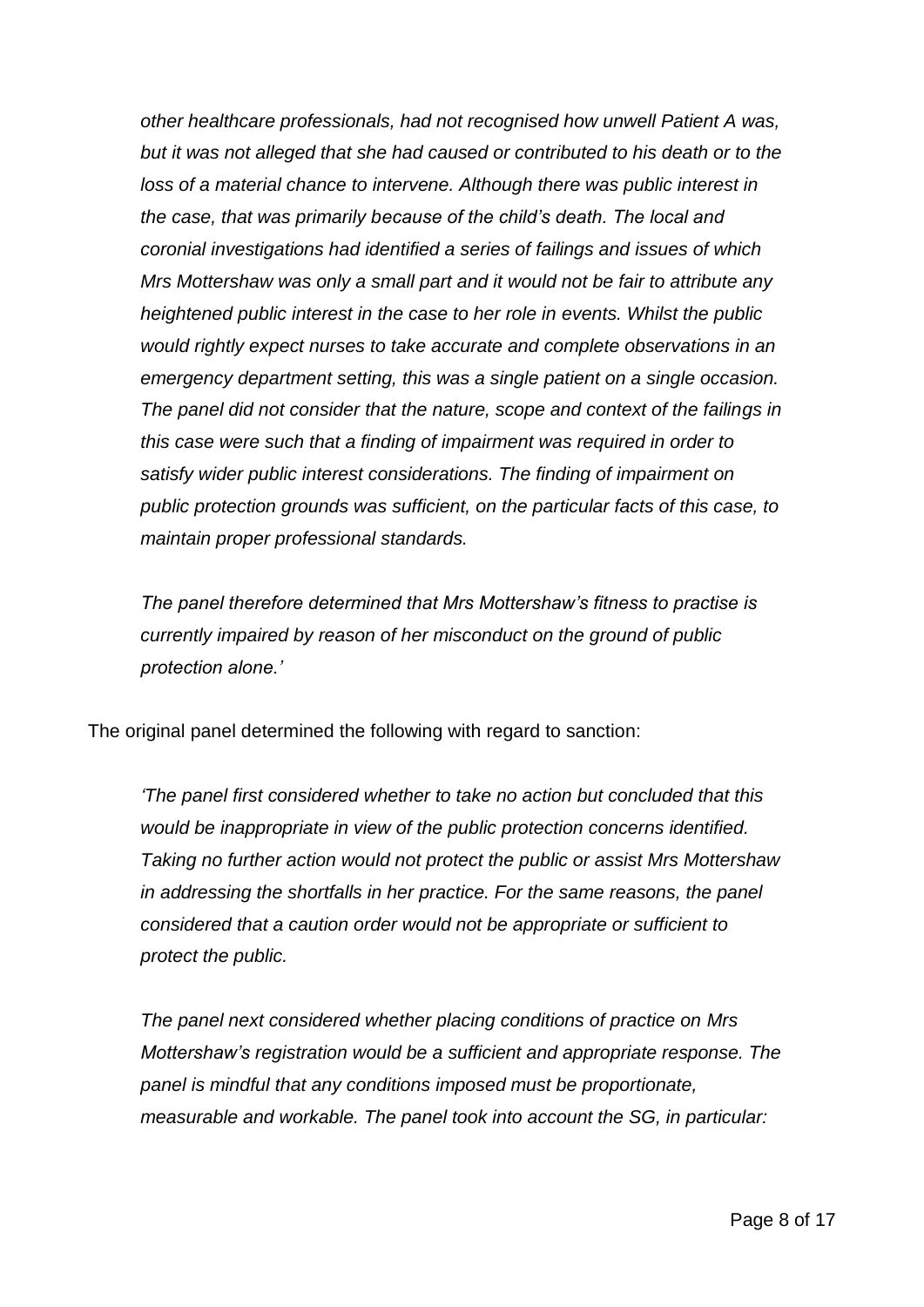- *No evidence of harmful deep-seated personality or attitudinal problems;*
- *Identifiable areas of the nurse or midwife's practice in need of assessment and/or retraining;*
- *No evidence of general incompetence;*
- *Potential and willingness to respond positively to retraining;*
- *The nurse or midwife has insight into any health problems and is prepared to agree to abide by conditions on medical condition, treatment and supervision;*
- *Patients will not be put in danger either directly or indirectly as a result of the conditions;*
- *The conditions will protect patients during the period they are in force; and*
- *Conditions can be created that can be monitored and assessed.*

*The panel determined that there are no deep-seated attitudinal concerns identified in Mrs Mottershaw's case. The misconduct involved clinical failings representing poor clinical practice during an isolated incident on a single shift and in relation to a single patient.* 

*Whilst the panel noted that Mrs Mottershaw indicated that she did not currently wish to return to practice as a registered nurse, the panel considered that it was open for her to change her mind at any time, particularly [PRIVATE] as this may be a factor in her current reluctance to resume her nursing practice. Mrs Mottershaw is a dual-qualified nurse who has had a previously unblemished career. It was of the view that there is a public interest in returning an experienced and otherwise competent nurse to the profession with appropriate safeguards.*

## *[PRIVATE]*

*The panel determined that it would be possible to formulate appropriate and practical conditions which would address the failings highlighted in this case*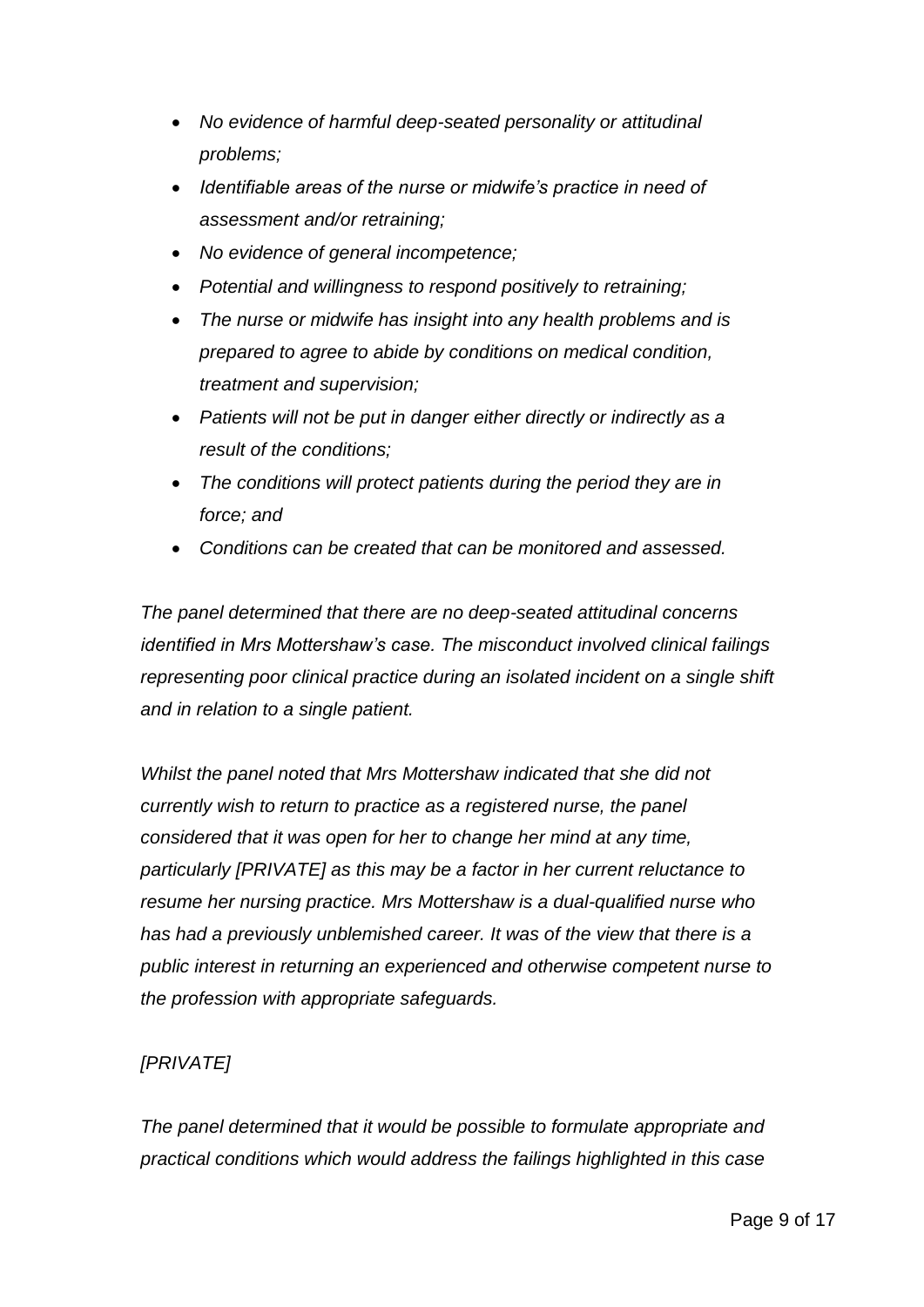*and which would be effective to protect the public while Mrs Mottershaw remedies her practice.*

*There was some evidence that Mrs Mottershaw would be capable of engaging in conditions [PRIVATE]. The panel noted that there had been encouraging early signs when Mrs Mottershaw engaged with the Trust and put together a comprehensive reflective action plan. There was also evidence of insight, albeit that this requires further development.* 

*Balancing all of these factors, the panel determined that that the appropriate and proportionate sanction is that of a conditions of practice order.*

*The panel was of the view that to impose a suspension order or a striking-off order would be wholly disproportionate and would not be a reasonable response in the circumstances of Mrs Mottershaw's case. The misconduct occurred in an isolated incident on a single shift and in relation to a single patient. The case involved clinical failings, primarily relating to the making and accurate recording of regular observations. As such, it was readily capable of being remedied. [PRIVATE]. The panel noted that, although the case had a very serious outcome, seriousness of actions should not be confused with seriousness of consequences. It was mindful that there was no suggestion that Mrs Mottershaw had caused or contributed to the death of Patient A. The panel considered the NMC's sanction bid of a 6 month suspension order with a review and determined that to impose such a sanction would be unduly punitive in the circumstances.*

*Having regard to the matters it has identified, the panel has concluded that a conditions of practice order will protect the public. The panel was mindful that because Mrs Mottershaw has been away from practice for some years, she would now need to take appropriate steps to revalidate her NMC registration before she could work under these conditions. It also appears that she may feel unable to contemplate a return to work [PRIVATE].*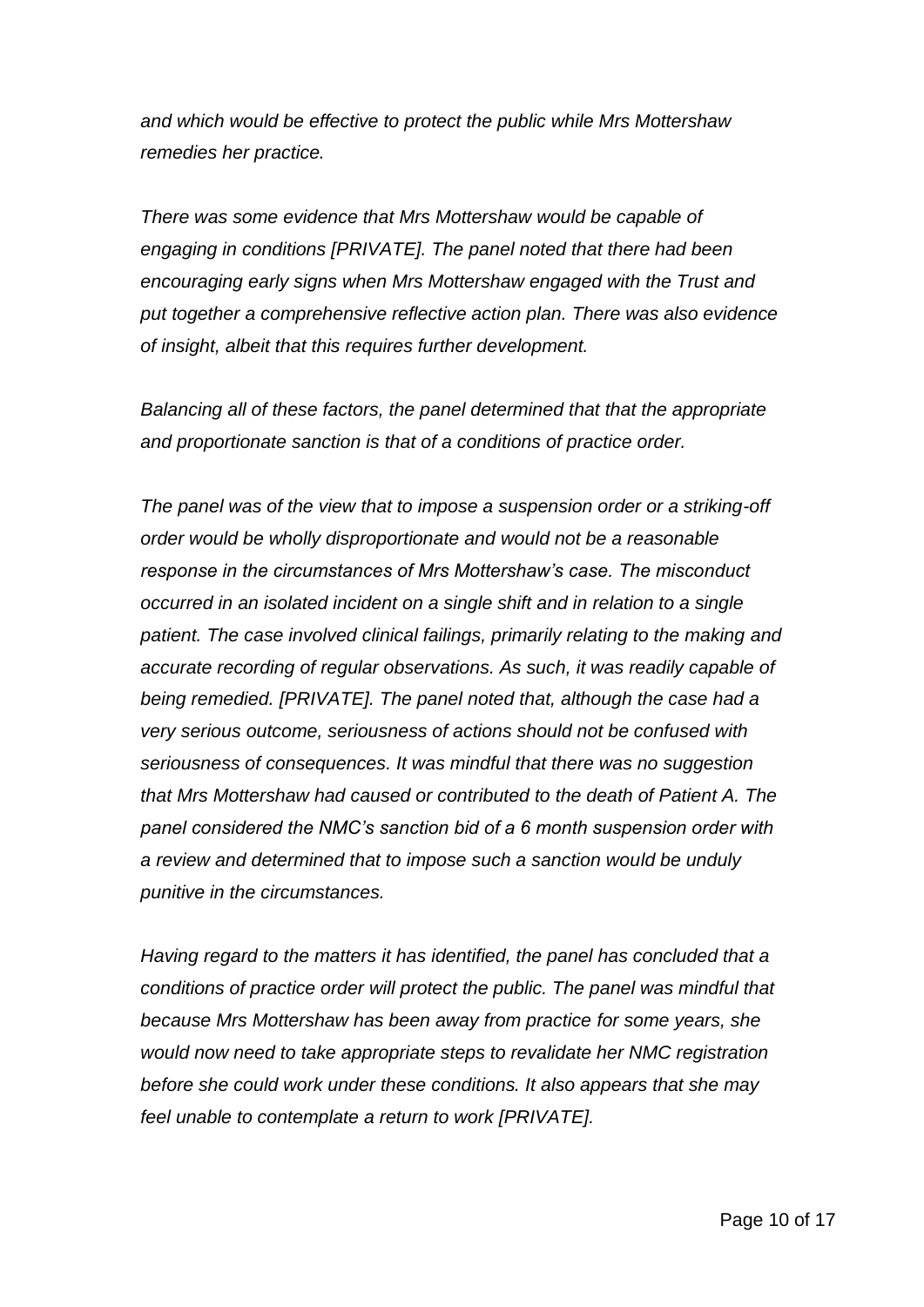*The panel determined that the following conditions are appropriate and proportionate in this case:*

- *1. You must not work as the sole registered nurse on any shift.*
- *2. You must work with your line manager, mentor or supervisor (or their nominated deputy) to create a Personal Development Plan designed to address the concerns about the following areas of your practice:*
	- *a. Documentation and record keeping.*
	- *b. Observations and assessment of patients including Vital signs monitoring.*
	- *c. Escalation of concerns.*
	- *d. Adherence to policies.*
- *3. You must meet with your line manager, mentor or supervisor (or their nominated deputy) at least every month to discuss the standard of your performance and your progress towards achieving the aims set out in your Personal Development Plan.*
- *4. You must send a report from your line manager, mentor or supervisor (or their nominated deputy) setting out the standard of your performance and your progress towards achieving the aims set out in your Personal Development Plan to the NMC prior to any NMC review hearing or meeting.*
- *5. You must tell the NMC within seven days of any nursing appointment (whether paid or unpaid) you accept within the UK or elsewhere, and provide the NMC with contact details of your employer.*
- *6. You must tell the NMC about any professional investigation started against you and/or any professional disciplinary proceedings taken against you within seven days of you receiving notice of them.*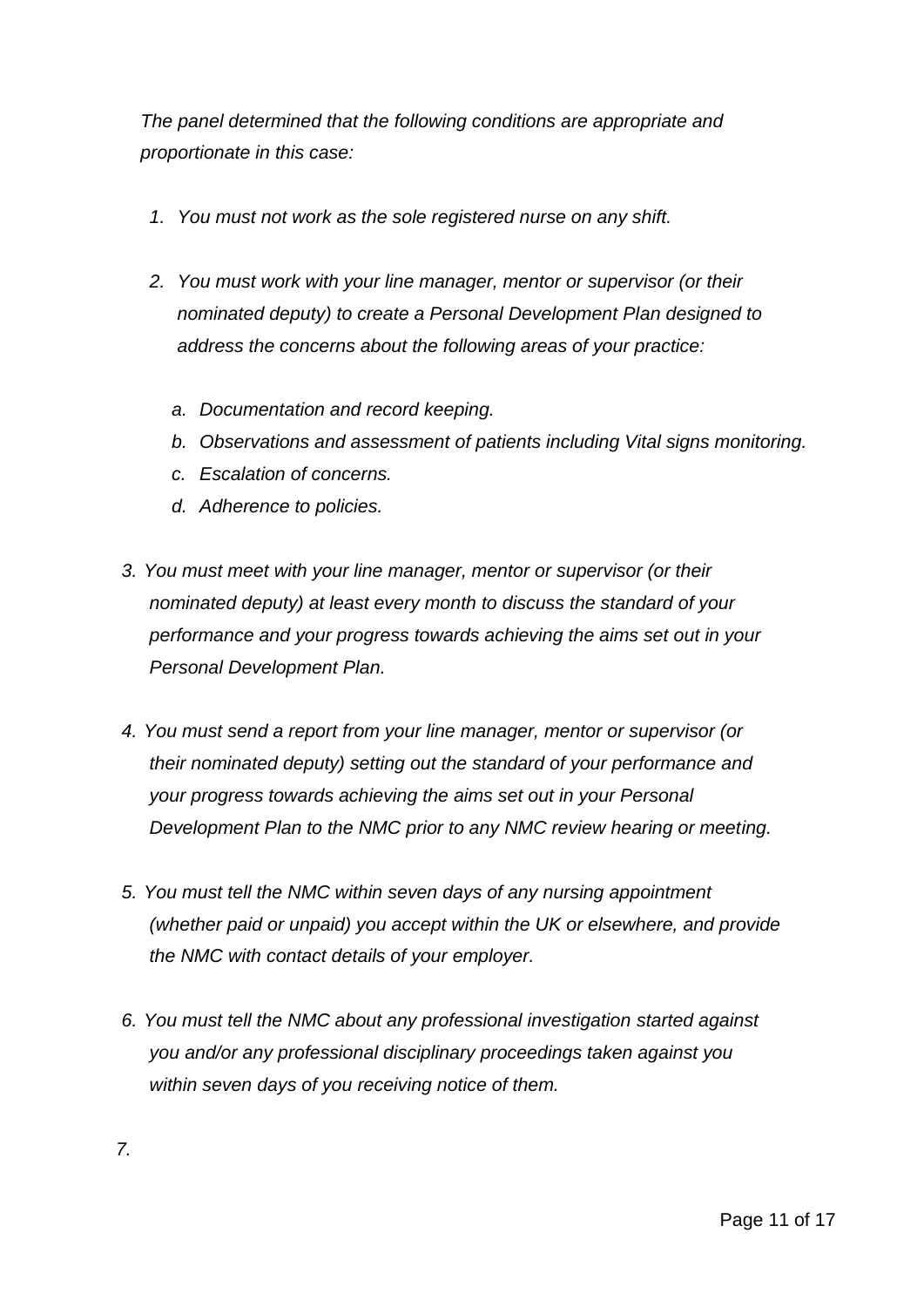- *a. You must within seven days of accepting any post or employment requiring registration with the NMC, or any course of study connected with nursing or midwifery, provide the NMC with the name/contact details of the individual or organisation offering the post, employment or course of study.*
- *b. You must within seven days of entering into any arrangements required by these conditions of practice provide the NMC with the name and contact details of the individual/organisation with whom you have entered into the arrangement.*
- *8. You must immediately tell the following parties that you are subject to a conditions of practice order under the NMC's fitness to practise procedures, and disclose the conditions listed at (1) to (7) above, to them:*
	- *a. Any organisation or person employing, contracting with, or using you to undertake nursing work;*
	- *b. Any agency you are registered with or apply to be registered with (at the time of application) to provide nursing services;*
	- *c. Any prospective employer (at the time of application) where you are applying for any nursing appointment; and*
	- *d. Any educational establishment at which you are undertaking a course of study connected with nursing or midwifery, or any such establishment to which you apply to take such a course (at the time of application).*

*The period of this order is for 12 months.* 

*The panel determined that 12 months would provide Mrs Mottershaw sufficient time to [PRIVATE], to successfully complete a test of competence or a return to practice course and to secure employment as a registered nurse.* 

*Before the order expires, a panel will hold a review hearing to see how well Mrs Mottershaw has complied with the order. At the review hearing the panel*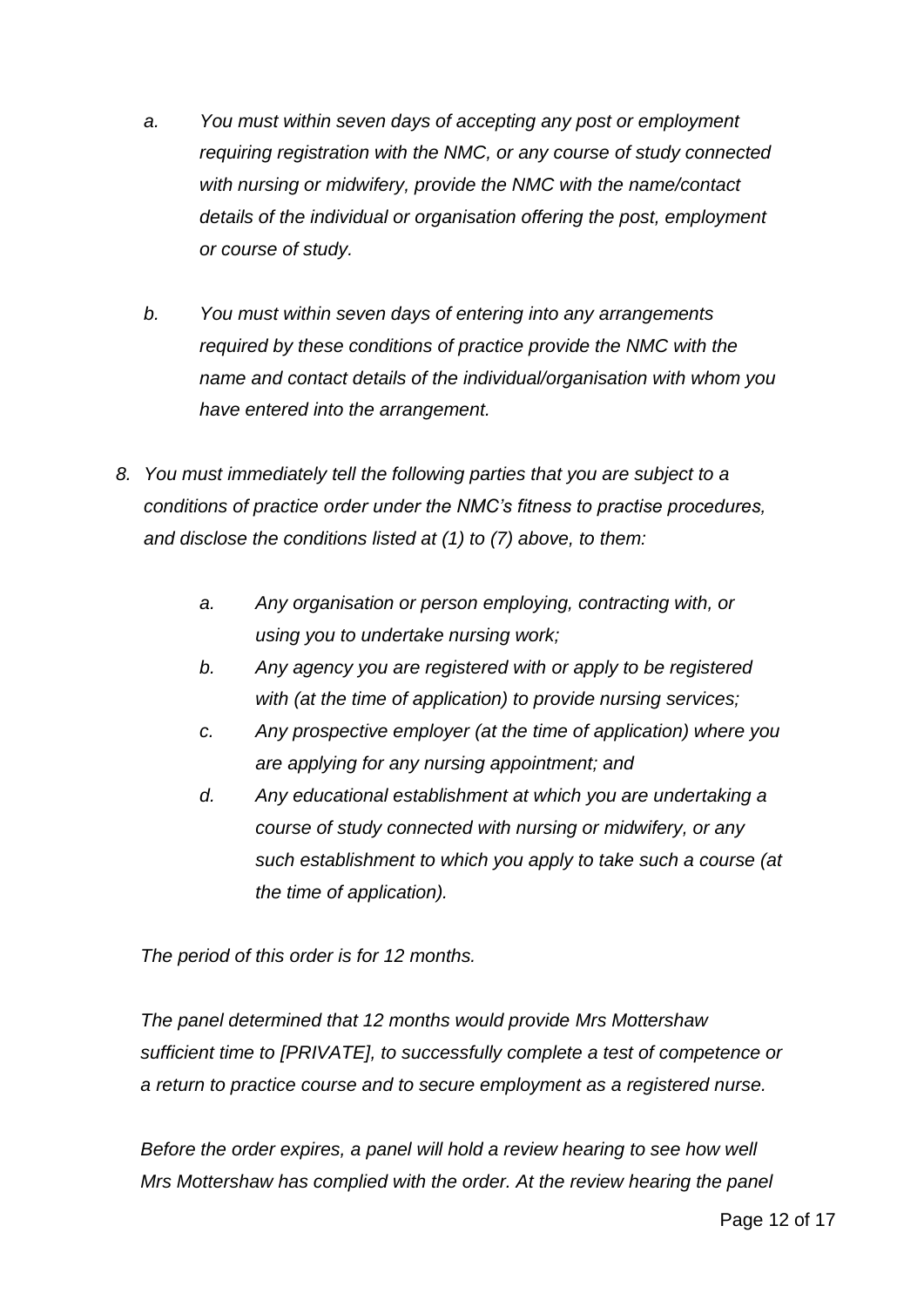*may revoke the order or any condition of it, it may confirm the order or vary any condition of it, or it may replace the order for another order.*

*Any future panel reviewing this case would be assisted by:*

- *Evidence of professional development, including an up to date reflective statement demonstrating insight into the charges found proved.*
- *Any references or testimonials commenting on Mrs Mottershaw's performance as a registered nurse or in any other employment, particularly in a health care setting.*

## **Decision and reasons on current impairment**

The panel has considered carefully whether Mrs Mottershaw's fitness to practise remains impaired. Whilst there is no statutory definition of fitness to practise, the NMC has defined fitness to practise as a registrant's suitability to remain on the register without restriction. In considering this case, the panel has carried out a comprehensive review of the order in light of the current circumstances. Whilst it has noted the decision of the last panel, this panel has exercised its own judgement as to current impairment.

The panel has had regard to all of the documentation before it, including the NMC bundle and email response from Mrs Mottershaw. It has taken account of the submissions made by Mr Webb on behalf of the NMC. He provided the panel with a background to the matter and the new information before the panel today. Mr Webb told the panel that between 2 and 13 April 2021, Mrs Mottershaw told her NMC Case Officer that she intended to apply for a Return to Practice Course. However, he invited the panel to consider Mrs Mottershaw's email to her Case Officer, dated 26 January 2022, which states:

*'I have spent many hours considering what to do. I eventually decided that at my age i [sic] couldn't start again in my nursing career. Maybe 6 years ago it would have been easier. Despite being just a band 5 in A and E, I was previously a band 7 equivalent in Diabetes Nursing. Having worked in Research and had an article published.*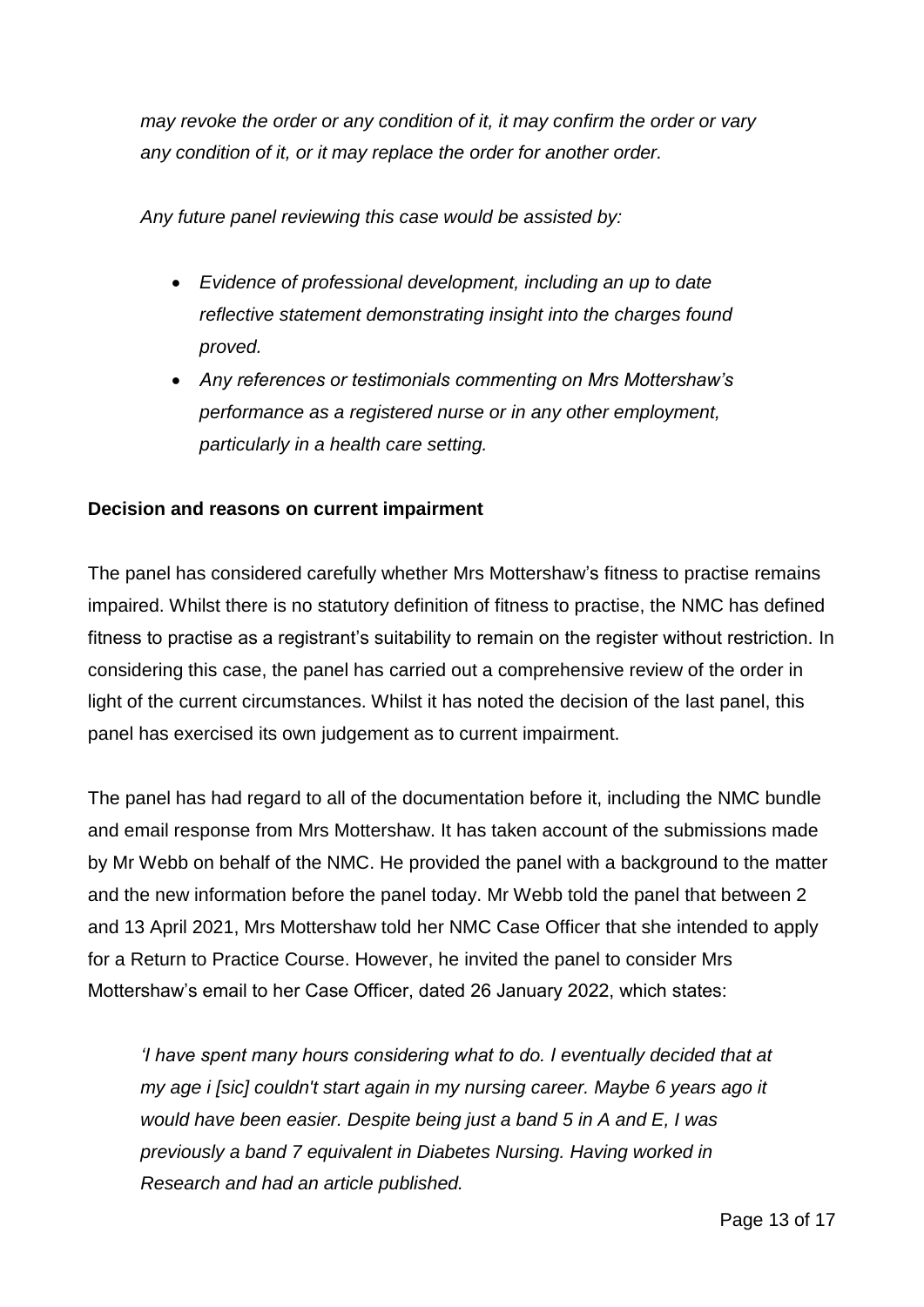*Nursing in the wards has changed so much throughout my career and I fear that I would simply be paranoid about everything I would do and be constantly double checking myself. I also am aware I would find it difficult to trust my colleagues and this would not make for a pleasant working experience for me or my colleagues.*

*[…]*

*I am currently working as an activities coordinator in a rehabilitation residential home for people with brain injuries. I only started this role in December but am thoroughly enjoying using my creative skills and hobbies but knowing my previous nursing experience helps in planning beneficial activities to enhance their recovery.*

*My decision will have to be I won't be attending the review and won't be pursuing getting back into nursing.'*

Mr Webb told the panel that Mrs Mottershaw's Case Officer advised her, in an email dated 26 January 2022, as to her options about requesting that the panel let the current order lapse, and the consequences of this should she wish to return to nursing. He said that Mrs Mottershaw has not engaged with the NMC since her email of 26 January 2022.

In respect of impairment, Mr Webb submitted that Mrs Mottershaw's fitness to practise remains currently impaired. He said that there has been no change in circumstances since the imposition of the order which shows that the concerns about her practice have reduced. He submitted that there remains a risk to the public were Mrs Mottershaw permitted to practise as a nurse without restriction.

In respect of sanction, Mr Webb first invited the panel to consider allowing the order to lapse. He invited the panel to consider the guidance '*Allowing orders to expire when a nurse or midwife's registration will lapse',* which sets out:

*'Taking this option is likely to be appropriate if:*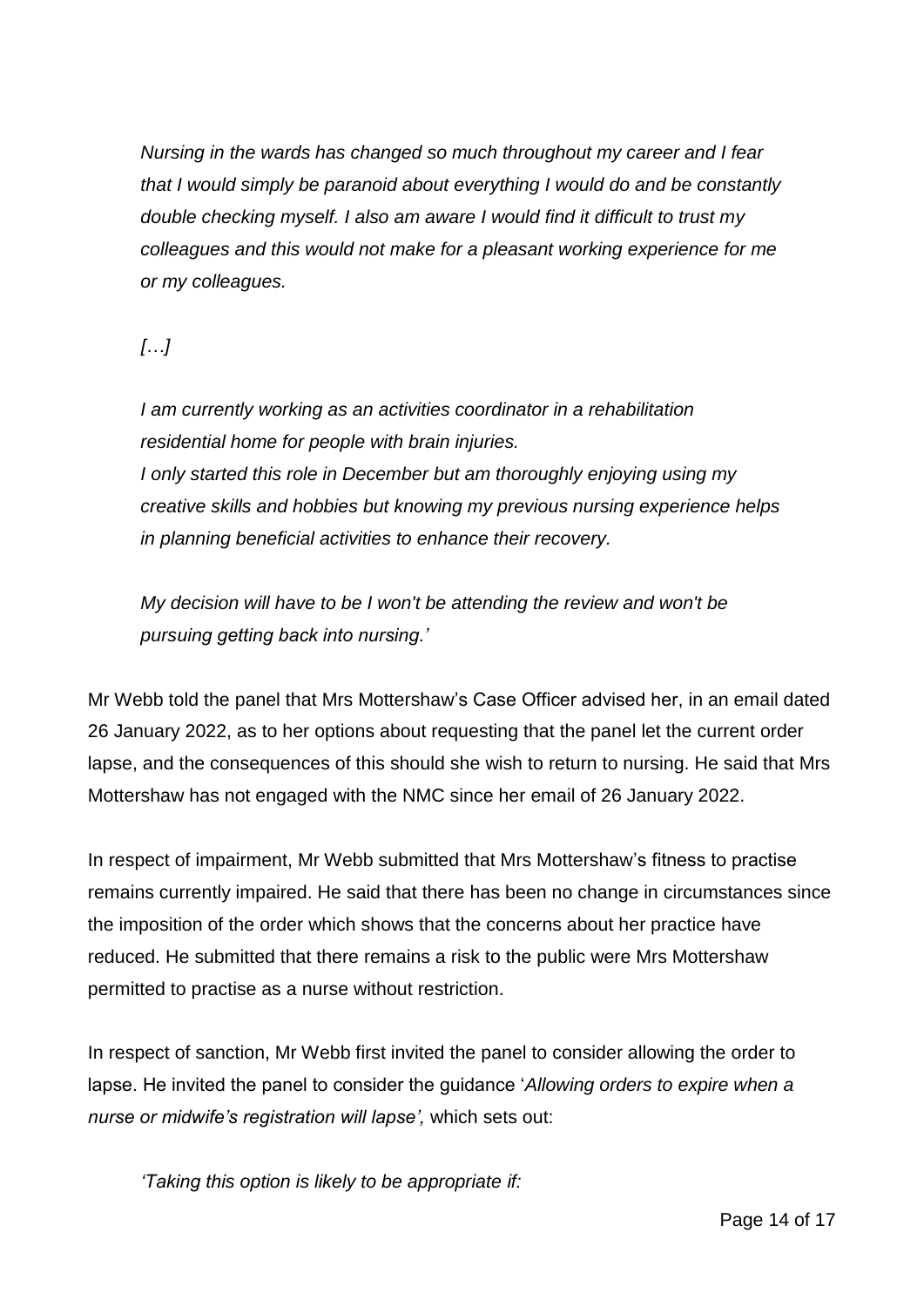- *The nurse, midwife or nursing associate's registration is only active because of the substantive order being in place,*
- *The nurse, midwife or nursing associate doesn't want to continue practising; and*
- *The public are protected because the panel have made a clear finding that the nurse, midwife or nursing associate's fitness to practise is currently impaired so that this can be drawn to the attention of any future decision-maker if the nurse, midwife or nursing associate attempts to re-join the register.'*

Mr Webb submitted that the first and third limbs of the guidance would be satisfied, were the panel to make a finding of current impairment as Mrs Mottershaw's registration is currently active by virtue of the conditions of practice order on her registration.

In respect of Mrs Mottershaw's intention to continue practising, Mr Webb told the panel that her engagement with the NMC has been varied. He referred the panel to Mrs Mottershaw's most recent email and lack of engagement thereafter, and invited the panel to consider whether this email demonstrates an intention to cease nursing. He reminded the panel that, should Mrs Mottershaw change her mind and wish to return to nursing, she must seek the permission of the NMC before being readmitted to the register. In light of this, Mr Webb submitted that allowing the order to lapse would satisfy the public protection issues identified by the original panel.

Mr Webb submitted that imposing a caution order would be inappropriate in these circumstances, as it would not serve to protect the public. He further submitted that extending the conditions of practice order would not serve any useful purpose in light of Mrs Mottershaw's intention not to return to nursing. Mr Webb told the panel that a suspension or strike off order would satisfy the public protection issues identified by the original panel, however, he invited the panel to assess whether a suspension or strike off order is necessary given the nature and severity of the initial charges found proved.

The panel heard and accepted the advice of the legal assessor.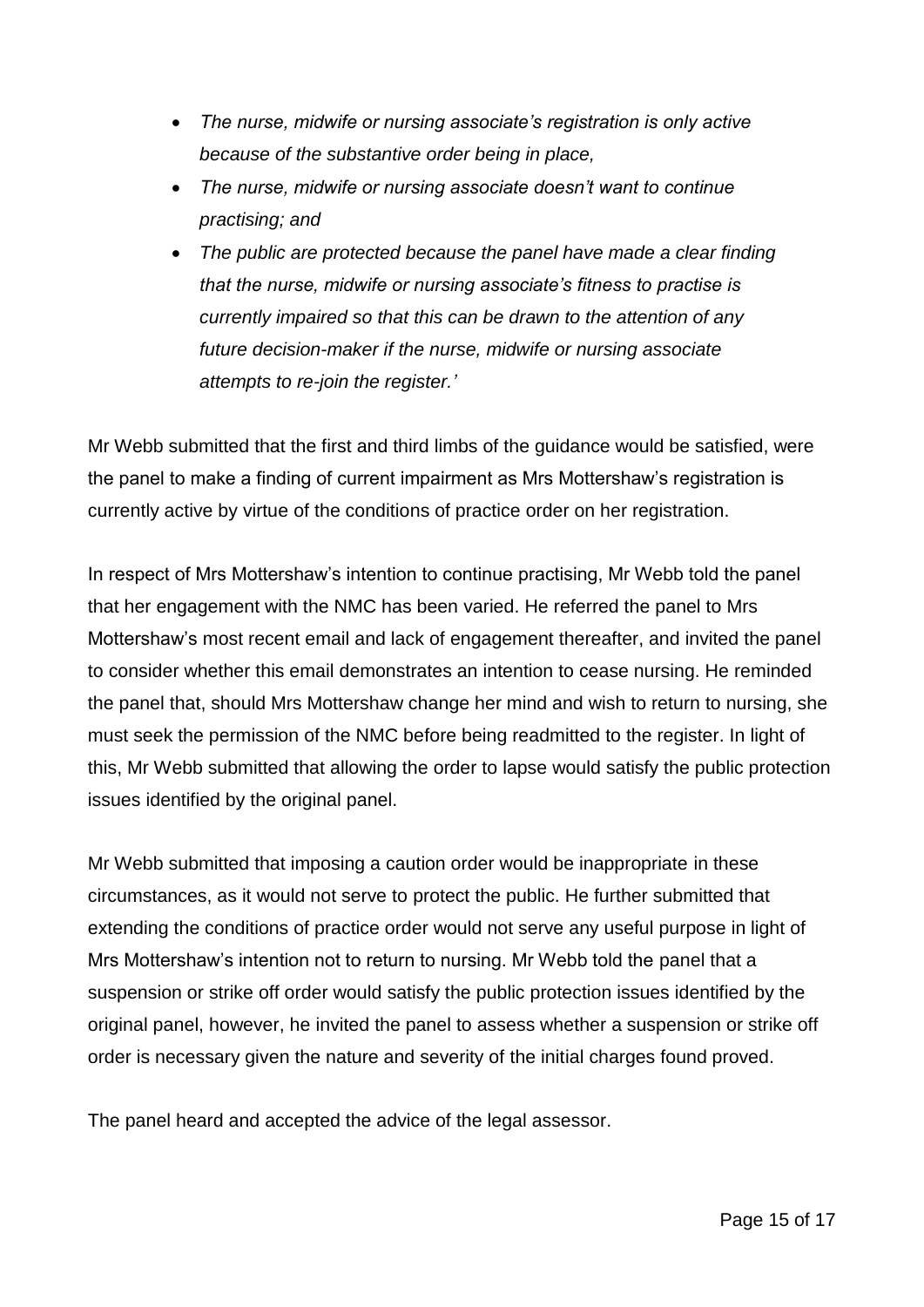In reaching its decision, the panel was mindful of the need to protect the public, maintain public confidence in the profession and to declare and uphold proper standards of conduct and performance.

The panel considered whether Mrs Mottershaw's fitness to practise remains impaired.

The panel noted that the original panel found that Mrs Mottershaw showed partial insight and accepted responsibility for her actions. It also found that she had not demonstrated insight into the potential consequences of her actions, although she had expressed remorse and regret. It considered her misconduct remediable and that a conditions of practice order would protect the public and allow Mrs Mottershaw to remediate her practice. Today's panel has received no evidence of remediation by Mrs Mottershaw. In light of this, this panel determined that Mrs Mottershaw is still liable to repeat matters of the kind found proved. The panel therefore decided that a finding of continuing impairment is necessary on the grounds of public protection.

The panel noted that the original panel did not find impairment on public interest grounds, and this panel considers a finding of continued impairment on public interest grounds is not required for the same reasons.

For these reasons, the panel finds that Mrs Mottershaw's fitness to practise remains impaired.

#### **Decision and reasons on sanction**

Having found Mrs Mottershaw's fitness to practise currently impaired, the panel then considered what, if any, sanction it should impose in this case. The panel noted that its powers are set out in Article 30 of the Order. The panel has also taken into account the 'NMC's Sanctions Guidance' (SG) and has borne in mind that the purpose of a sanction is not to be punitive, though any sanction imposed may have a punitive effect.

The panel had regard to its previous findings on impairment in coming to this decision. It bore in mind that its primary purpose is to protect the public and maintain public confidence in the nursing profession and the NMC as its regulator. Having considered its